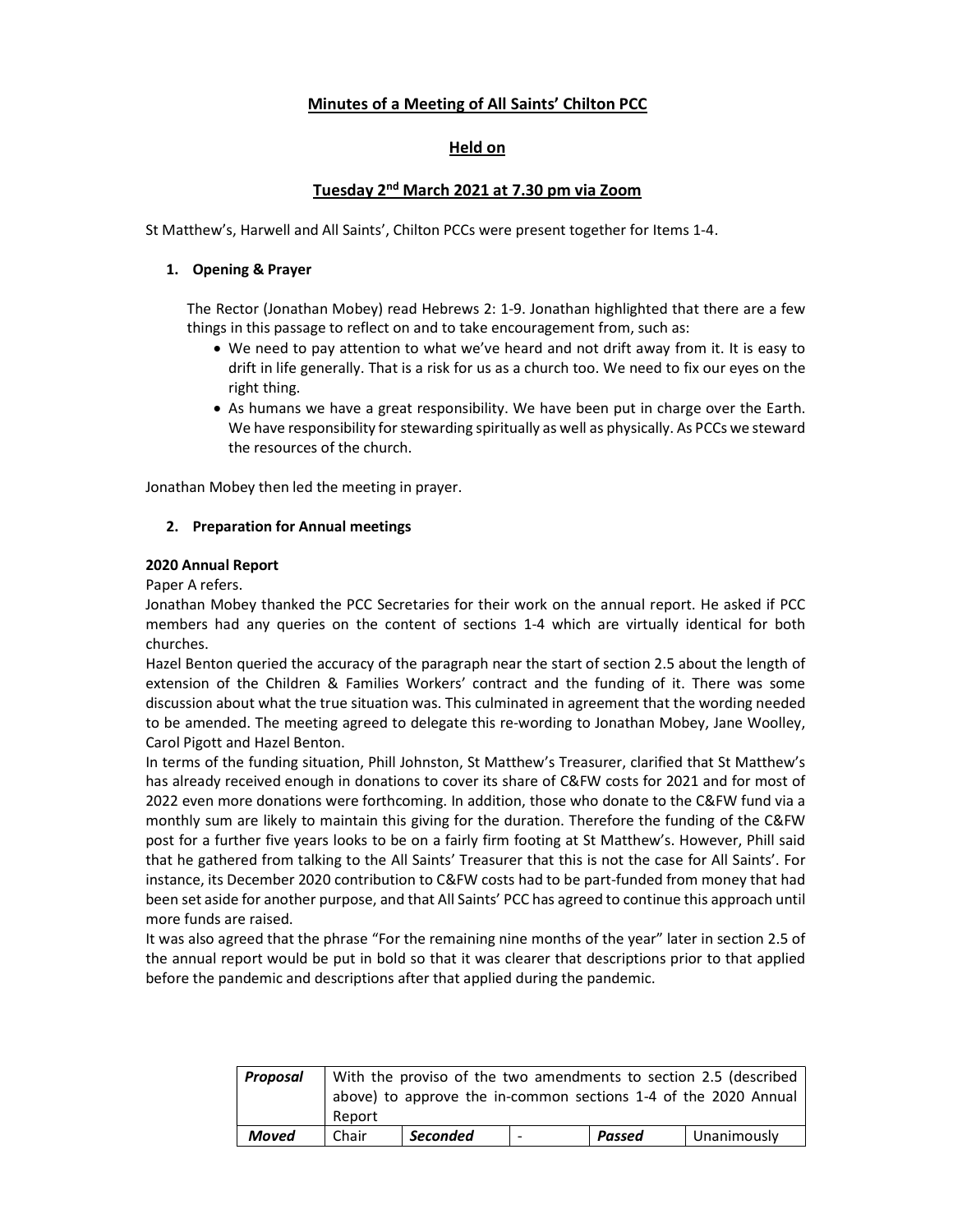## 3. Encouraging nominees for churchwarden and PCC member elections

Jonathan Mobey stated that some PCC members are standing down or their terms are coming to an end. In particular, it was noted that Chris Pollard (All Saints' PCC) is moving away and so will be unable to resume his role as All Saints' PCC Secretary as planned.

Jonathan encouraged PCC members to think of others who might be willing to serve on the PCC. We should think of increasing diversity and of where we have skill gaps. Jane Woolley said that nomination forms were available on the church website or by contacting the church office or PCC Secretaries.

# 4. Dates of electoral roll revision and annual meetings, and communicating these

Paper B refers.

There was some discussion about the dates when indoor meetings would be allowed again, and whether it was worth making the annual meetings hybrid events as in 2020 (broadcast via Zoom from the church building with the ability to attend in person).

It was agreed that the decision should be made here and now that the annual meetings would be remote meetings only via Zoom and not hybrid events. Therefore the dates would be Thursday 29 April (All Saints') and Thursday 6 May (St Matthew's).

| Proposal | To hold the annual meetings remotely via Zoom. Recommendations           |                 |                |        |             |  |  |  |
|----------|--------------------------------------------------------------------------|-----------------|----------------|--------|-------------|--|--|--|
|          | about publicising the electoral roll revision and the annual meetings as |                 |                |        |             |  |  |  |
|          | set out in Paper B were accepted.                                        |                 |                |        |             |  |  |  |
| Moved    | Chair                                                                    | <b>Seconded</b> | $\overline{ }$ | Passed | Unanimously |  |  |  |

## All Saints' PCC Only: (from 8.20 pm. Hazel in chair)

## Present

Rev Jonathan Mobey (until item 13) Rev Pam Rolls Ms Hazel Benton (Vice-chair) Dr Pat Moseley Dr Phil Corbishley Mr John Pigott Mrs Carol Pigott (Acting secretary) Mr Stuart Gibson (Treasurer) Mr Alex Reich

Mrs Judith Russell (Churchwarden) Mrs Yvonne Sanderson (Churchwarden)

## 5. Apologies for Absence

had been received from Rev Jan Radford, and Chris Pollard.

## 6. Decisions requested of Standing Committee

No decisions had been requested, but Alex asked if it were time to resume face-to-face worship, now lockdown was to start easing, with schools re-opening on 8<sup>th</sup> March. The most recent arrangement of evening services alternating between the churches could be used, starting on Sunday 14<sup>th</sup> March, he felt.

Discussion followed. Pam said the Senior Leadership Team (SLT) were thinking of small services of Holy Communion at Easter, and also outside activities. Jonathan said the SLT wanted to produce a plan looking forward, long-term, with possible new ideas for our future worship patterns of services in 2021 and 2022, to present to the May PCCs

Alex was happy for the SLT to discuss this, and to communicate their thoughts as soon as possible, possibly by email? The contraction of the contraction. JLM, SLT

## 7. Minutes of the previous meeting

The minutes of the meeting on  $3<sup>rd</sup>$  November 2020 were unanimously accepted as a true record, and would be printed off and signed **Action. CMP/JLM**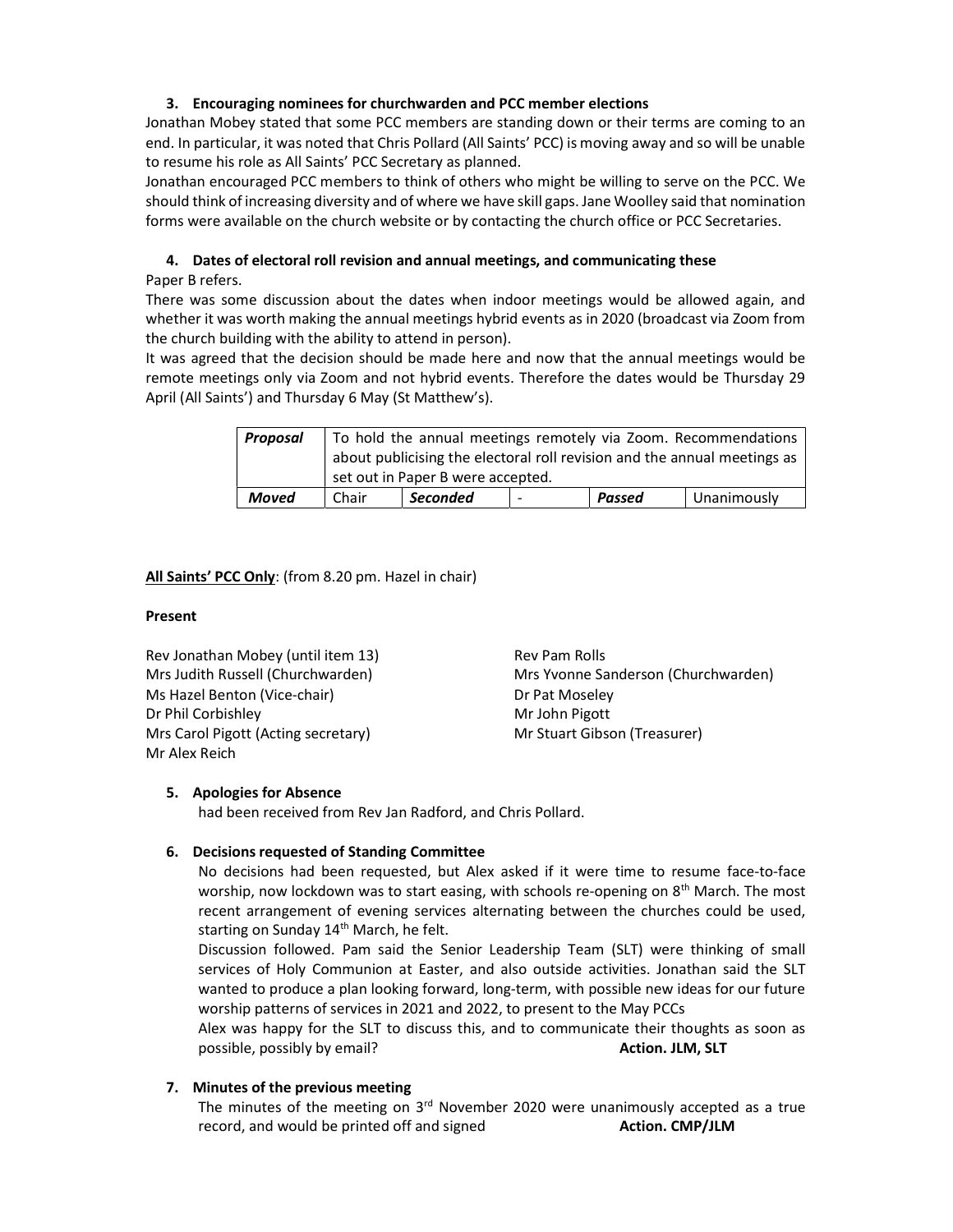Hazel referred to minute 11 of the November minutes. At the November meeting, the minutes for the previous meeting had not been available, and the 3 previous sets had not been approved and signed. This needed to be rectified **Action. CMP/JLM** 

#### 8. Matters Arising

- Photos for noticeboard. Lin Kerr will deal with, after lockdown
- Role-holders. Paper C. These were for information.
- World Mission Budget. Paper D was the budget for 2020. The WM Budget for 2021 will be needed by November 2021 Action. YKS

Item 15, Fabric, Papers G (One-off tasks) and H (Repeating tasks) were taken at this point, for information, while Jonathan was still present.

Hazel commended the excellent task Andrew Hayes has done, as ever, but PCC were aware that events had progressed since these papers had been written (in January). The owner of West House has demolished "his" section of wall, and replaced with substantial fencing; the owner of East House has taken on responsibility for "his" section, and taken out public liability cover for it; and Judith Russell has petitioned retrospectively for a faculty, with this being granted.

Jonathan had spoken with Andrew, who was, understandably, keen to update the Registry that the owner of West House had taken on responsibility for that section of wall. Pam (who has worked at Diocesan house on land matters) suggested the best course of action would be to contact the registry once agreement had been made with all three owners.

PCC agreed that this should be done. The state of the state of the Action PCC

Annual Meeting Preparation. The decision had been taken during the combined section of the meeting, that the Annual meetings would take place by Zoom, on the Thursdays, with All Saints' being on Thursday 29<sup>th</sup> April at 7.00 pm.

- 9. 2020 Accounts Paper L, and
- 10. 2020 Finance report Paper M

Stuart reported that it was excellent that the General Fund had covered everything by the end of the year, but it had been depleted, with both income and the original balance as at the start of the year being used up. The Children's and Families Worker Fund was £1,000 down, so money from the Church Hall Fund had been used to cover this. The accounts had been audited.

The Accounts and Finance report for 2020 were approved unanimously.

## 11. 2020 Fabric Report Paper E

Hazel said Andrew Hayes was to be commended for his stalwart work as chair of the Fabric Committee, and for producing the detailed Annual Fabric report. The Fabric report for 2020 was approved unanimously.

Andrew is to stand down as chair of the committee, and the Churchwardens were to send a card on behalf of the PCC, expressing our appreciation. Action JR/YKS

Judith asked PCC members to be thinking of a replacement as chair. Ideally, someone with the background that gave them the ability to converse knowledgeably with the architect regarding the quinquennial inspection, etc. Jeff Stopps name was mentioned, and he could be approached. Meanwhile, Jonathan would ask Andrew if he could be persuaded to continue until a replacement could be found. Action JR/JEP/JLM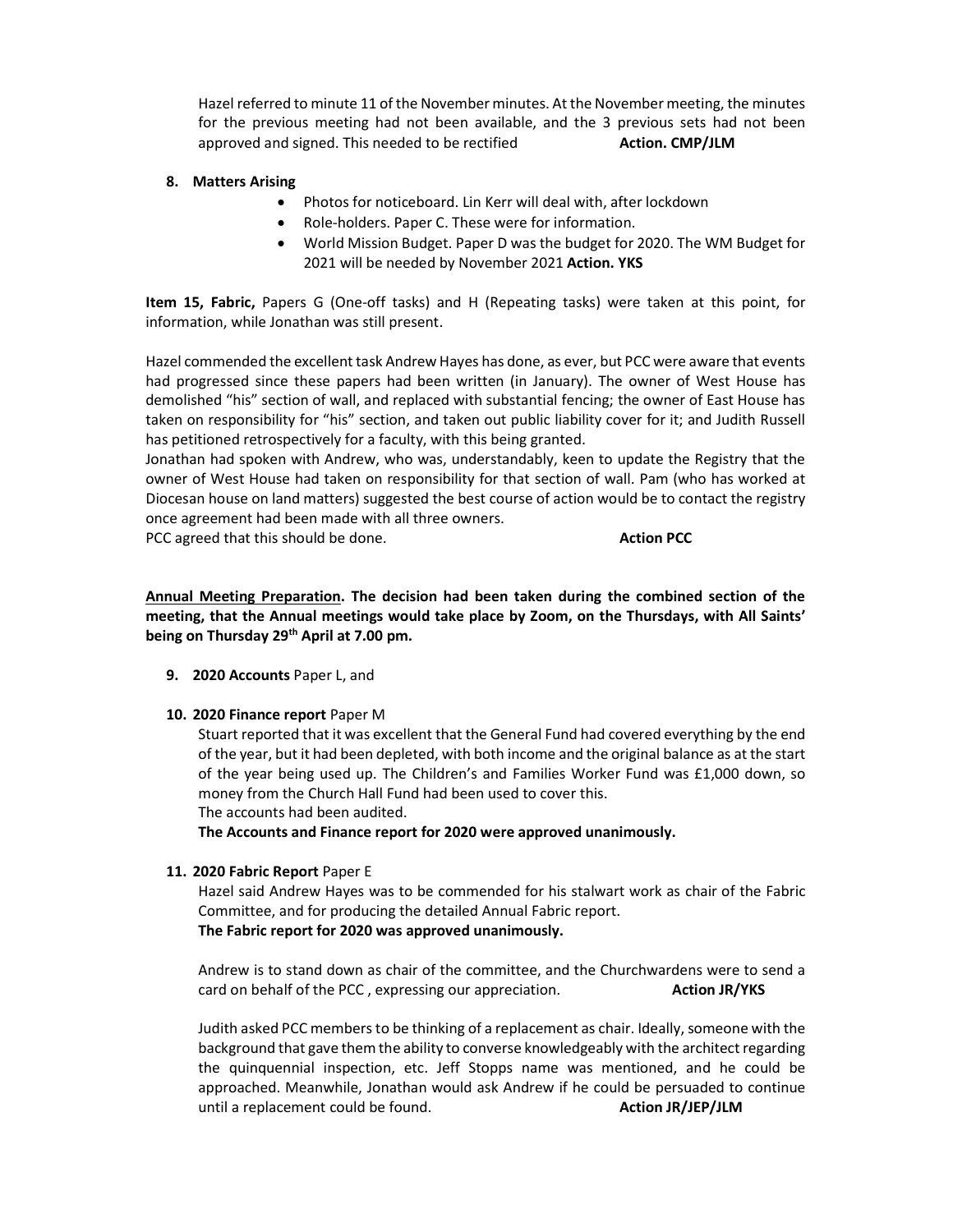## 12. 2020 Annual Report Paper A

Benefice part (sections 1 to 4) had been approved, subject to rewording of paragraph 2.5, at the combined part of the meeting.

Parish specific part (sections 5 to 6, and appendices) was approved unanimously. (The Rector left the meeting at this point)

## 13. Annual Meeting Agenda Paper F

There are 2 existing vacancies for Deanery Synod representatives to be filled, and 3 PCC members to be elected. (These also consist of 2 existing vacancies, and Chris Pollard, whose 3 years are ending, and is now moving away)

The meeting would be at 7.00pm on Thursday 29<sup>th</sup> April via Zoom, as agreed earlier. The agenda was approved.

#### 14. Budget for 2021 Paper N

Stuart responded to questions.

 The Joint Budget meeting had not yet happened, so he was using last year's figures He had included Andrew Hayes' fabric budget as it stood, but would need to confirm upfront before committing to funding, as we have a deficit budget. The general fund budget shows a deficit of £5,000 but the joint expenses are the same

as last year and could well go up. Also not included are the CFW expenses and that fund is currently zero. So we shall have at least £8,000 to find for that making the real budget deficit more like £13,000+

- Pledged giving consists of Standing orders/Envelopes/Parish Gift Scheme (PGS)
- Over the last couple of years, pledged giving was down, but PGS up. Some use the "Inflationary increase" facility with PGS
- Stuart had been unaware of any response to Jonathan's recent letter until Deborah asked him what to do with website giving. The first £2000 which he and Deborah had "found" related to donations made from April 2020 onwards, which have now been moved to Chilton's account. He and Deborah are looking at how to make it easier to identify donations made through the website that are specifically for Chilton; at the moment this requires some detective work.

3 or 4 parishioners had responded to the Gift Day, and a further £2,000 came in response to the letter.

• The question of CFW Funding would need to be raised after the outcome of setting up the new Trust

There had been some negative feedback from the letter; some had mis-read it to mean they had to take out a Direct Debit; others that it was the church asking for money again. However, our situation needed to be stated.

Although there is a deficit of £13,000, Stuart was optimistic of the future after lockdown. Stuart proposed this deficit budget, which was accepted unanimously.

## Communication in general

This topic arose during the above discussion.

Ensuring information is circulated adequately is always difficult, and especially now, in lockdown, when people are not allowed to meet in the flesh.

Several parishioners had expressed dismay, at not knowing when someone had died, and some had been especially distressed to hear that Rev Bruce Keeble had passed away, seemingly unnoticed. Alex asked if a suitable obituary for him could be circulated somehow, as he had been attached to our clerical team for some time.

Jonathan would be asked to put a notice in the broadsheet. **Actioned. JLM/AR**